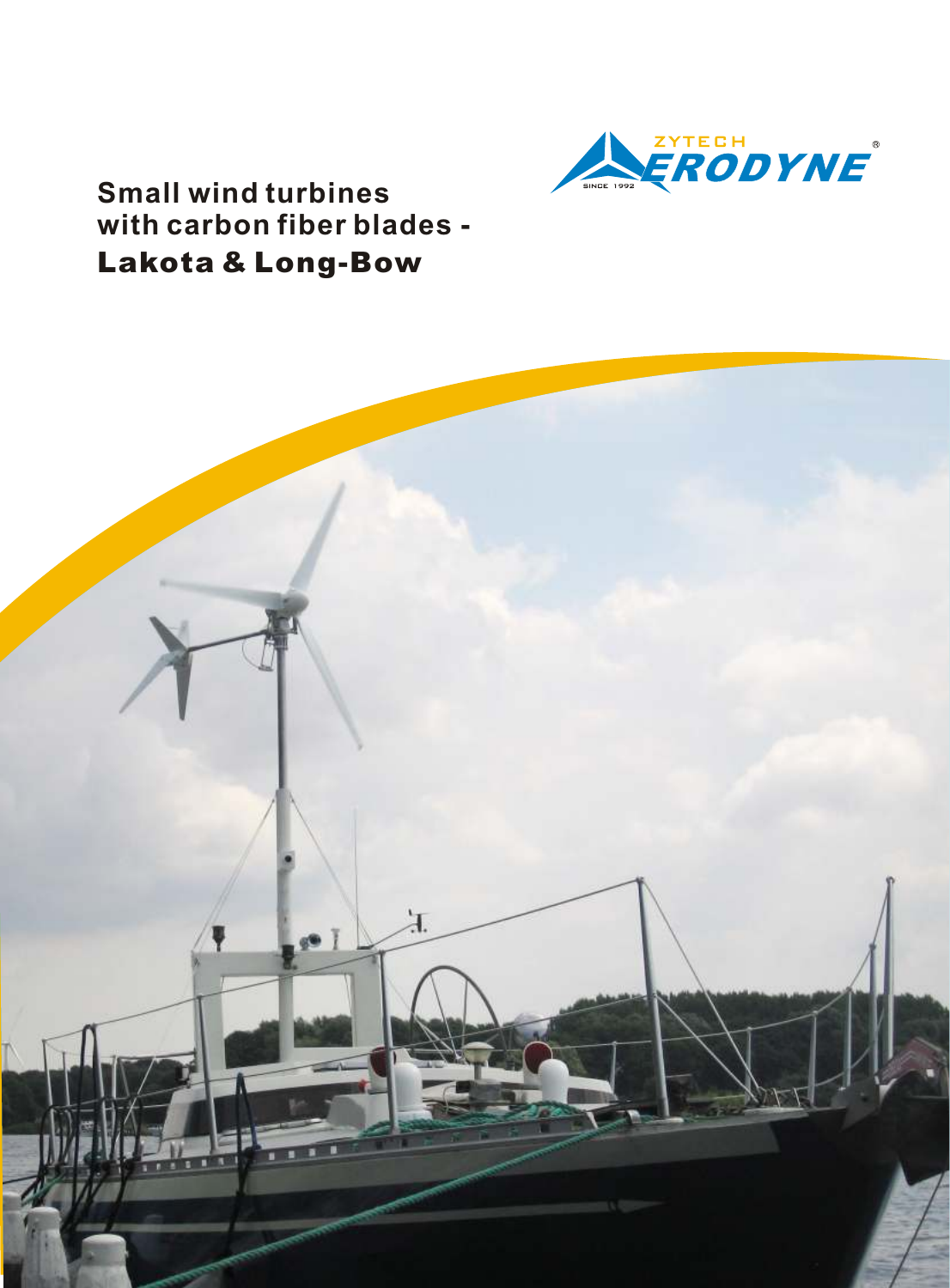# **Lakota 900W Long-Bow 1Kw Lightweight and Powerful!**



### **SMALL WIND TURBINE MANUFACTURER with Aerospace Grade Materials and Technology**



Our robust small wind turbines, **Lakota and Long-Bow** are designed to work safely, reliably and efficiently anywhere in the world.

Zytech Aerodyne small wind power systems are advanced technology American aerospace engineered, lightweight, multi-stage upward furling wind turbines designed for home, village, station, marine and military power applications.

Zytech Aerodyne has experienced and built up a global reputation for robust small wind power systems. With over 2000 small wind turbines installed worldwide, we produce the present-day **Lakota, Lakota Marine, Lakota M1 and Long-Bow.** 

# **Lakota 900W & Long-Bow 1kW SMALL WIND TURBINES**

### **Wind Turbine Generator Features:**

- Aircraft aluminum anodized body with all stainless Steel hardware.
- UV stabilized titanium dioxide, linear polyurethane aircraft coating that protect the unit from rain, snow, ice, sand, dust and corrosion.
- Rare Earth Neodymium-Iron-Boron Permanent Magnets.
- · Lowest cost per watt guaranteed.
- · High power density generator technology.
- · Peak output power at 1200 to 1500 watts.
- Cut-in wind speed at 6.8 mph(3 m/s).
- · 12, 24, 48 volt models available.
- · Lightweight 18 kg.

### **Turbine type**

| <b>Rated Power (watts)</b> |
|----------------------------|
| <b>Cut-in Wind Speed</b>   |
| <b>Rated Wind Speed</b>    |
| <b>Peak Power</b>          |
| <b>Rotor Diameter</b>      |
| <b>Swep Area</b>           |
| Weight                     |
| Voltage                    |
| Alternator                 |
| <b>Application</b>         |
| Warranty                   |



| 900                                   |  |
|---------------------------------------|--|
| $6.8$ mph $(3 \text{ m/s})$           |  |
| 28.8 mph (12.9 m/s)                   |  |
| 1200 W                                |  |
| 2.1 <sub>m</sub>                      |  |
| $3.46 \text{ m}^2$                    |  |
| 18 kg (39 pounds)                     |  |
| 12, 24 & 48 V                         |  |
| 3 Phase AC Brushless Permanent Magnet |  |
| <b>Battery or Grid</b>                |  |
| 3 years                               |  |
|                                       |  |



### **LAKOTA 900 W LONG-BOW 1KW**

| 1000                                  |  |  |  |  |  |
|---------------------------------------|--|--|--|--|--|
| 6.8 mph $(3 \text{ m/s})$             |  |  |  |  |  |
| 25 mph (11.2m/s)                      |  |  |  |  |  |
| 1500 W                                |  |  |  |  |  |
| 2.3 <sub>m</sub>                      |  |  |  |  |  |
| 4.15 $m2$                             |  |  |  |  |  |
| 21.3 kg (47 pounds)                   |  |  |  |  |  |
| 12, 24 & 48 V                         |  |  |  |  |  |
| 3 Phase AC Brushless Permanent Magnet |  |  |  |  |  |
| <b>Battery or Grid</b>                |  |  |  |  |  |
| 3 years                               |  |  |  |  |  |
|                                       |  |  |  |  |  |

### **Target Markets**

- Urban and remote residentials
- Small business/manufacturing
- Rural electrification
- Water pumping • Military
- 
- Marine/sailboats • Monitoring sites
- Telecommunications
- 



The **Lakota & Long-Bow** wind turbines are built with advanced aerospace-grade materials and technology, which makes our units the highest in quality and performance in the industry.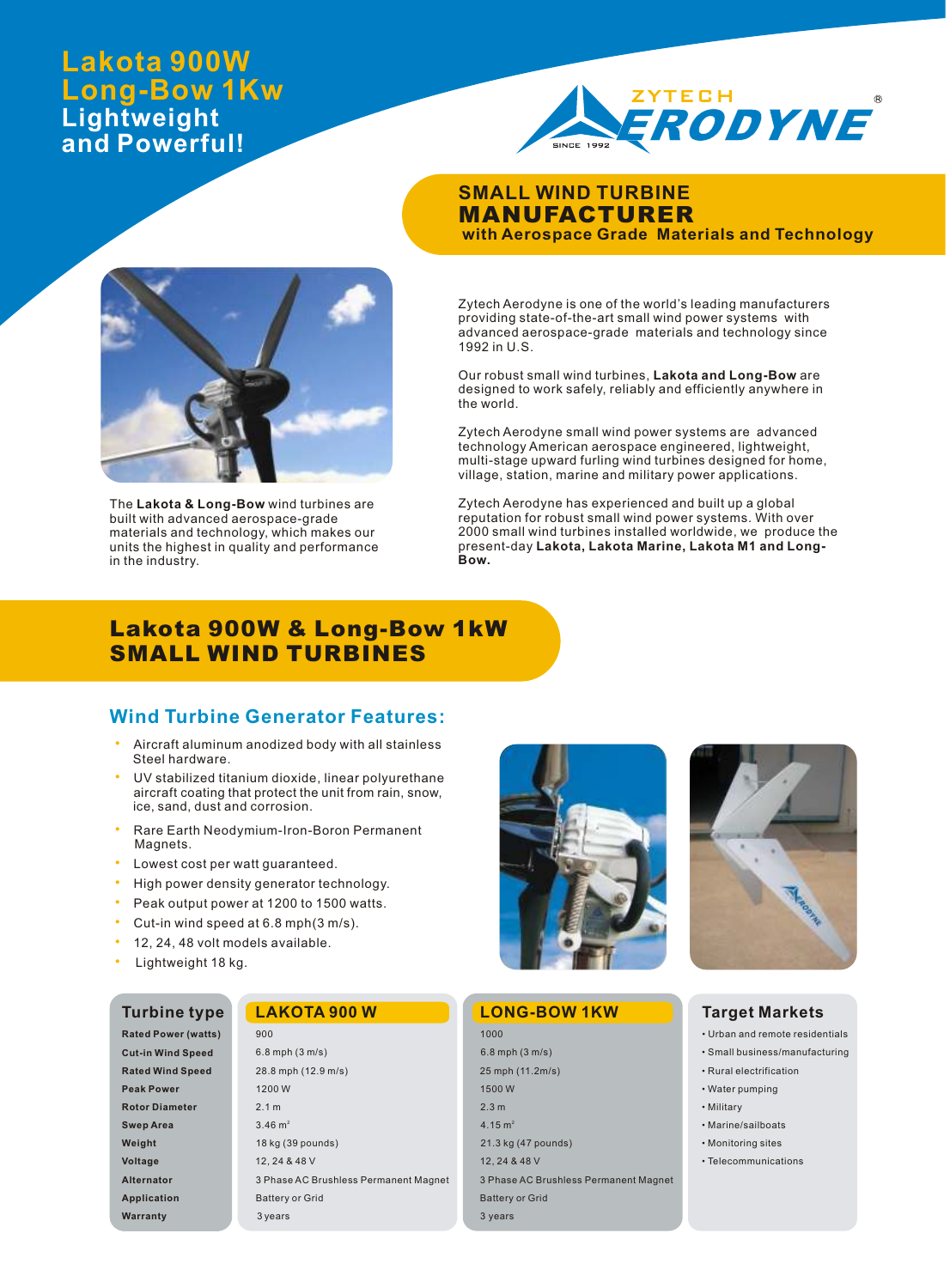# **Lowest inertia Uni-directional carbon fiber blades**

- Aerospace grade high precision, computer designed low Inertia Blades.
- Our blade technology is very quiet and invisible to radar, no TV or Radio interference.
- · 7 times stiffer than common steel, no flutter, "Stealth Quiet" the "World Wide" industry leader in the elimination of acoustic emission! **Guaranteed!**
- Can be optimized for low or high wind environments, pitch Adjustable mag 5d hub optional.

# **LAKOTA COMMANDER**

- · PWM-Pulse width modulated diversion load regulator.
- · Super capacitor absorbs ion/transients isolation module.
- Battery Isolation control circuit.
- Battery state of charge indicators.
- Turbine amperage meter.
- System voltage meter.
- · Integrated high voltage protection diode.
- Modular super heat sink.
- Insulated high power bus bar interconnections-No internal high power wiring! More efficient, no connectors no wiring confusion! ·
- Stack able diversion load resistor module can also be remote from control center.
- Stacking module with integrated cooling fan. Note: A second stacking kit can be added to enhance performance of remote diversion load resistor module.
- · Advanced 3 stage active geometry "Upward Furling" array enables robust severe wind survival advantages that deliver highest performance while enabling the operating system to maintain full power flight envelope.
- Survival wind speed rating 120 mph.
- · **Warranty, 3 years parts and labor carry-in.** 
	- **Carbon fiber blades deliver more power in lower wind speed!**

- Lock able removable transparent poly carbonate cover.
- High quality industrial grade ceramic braking resistors. Note: Resistors are reconfigurable for system voltage. ·
- Integrated stand off brackets provide added cooling and safety while enabling greater ease of Installation. ·



# **SAFETY ENGINEERED TOWER KITS**

Zytech Aerodyne also offers certified, safety-engineered Tilt-Up tower kits for mounting **Lakota & Long-Bow** wind turbines. Our aerospace-engineered Tilt-Up tower kits with patented rapid assembly stainless steel and brass compression couplings have a perfect safety record.

#### **47 Foot Tower Kits**

- Tower Height 14.3 m (42 feet, not including riser)
- **25 Foot Tower Kits**
- Tower Height 7.6 m (21 feet, not including riser)

# **Specifications and Features:**

- Capable of mounting riser on top of tower. ·
- Will withstand gusts exceeding 100 MPH. ·
- 3 compression couplers for mast assembly. ·
- Pivot base with electric conduit adapters. ·
- Gin pole receptacle. ·
- Slip-T assembly for ease in lowering and raising tower. ·
- 1/4 inch aircraft grade tension cable. ·







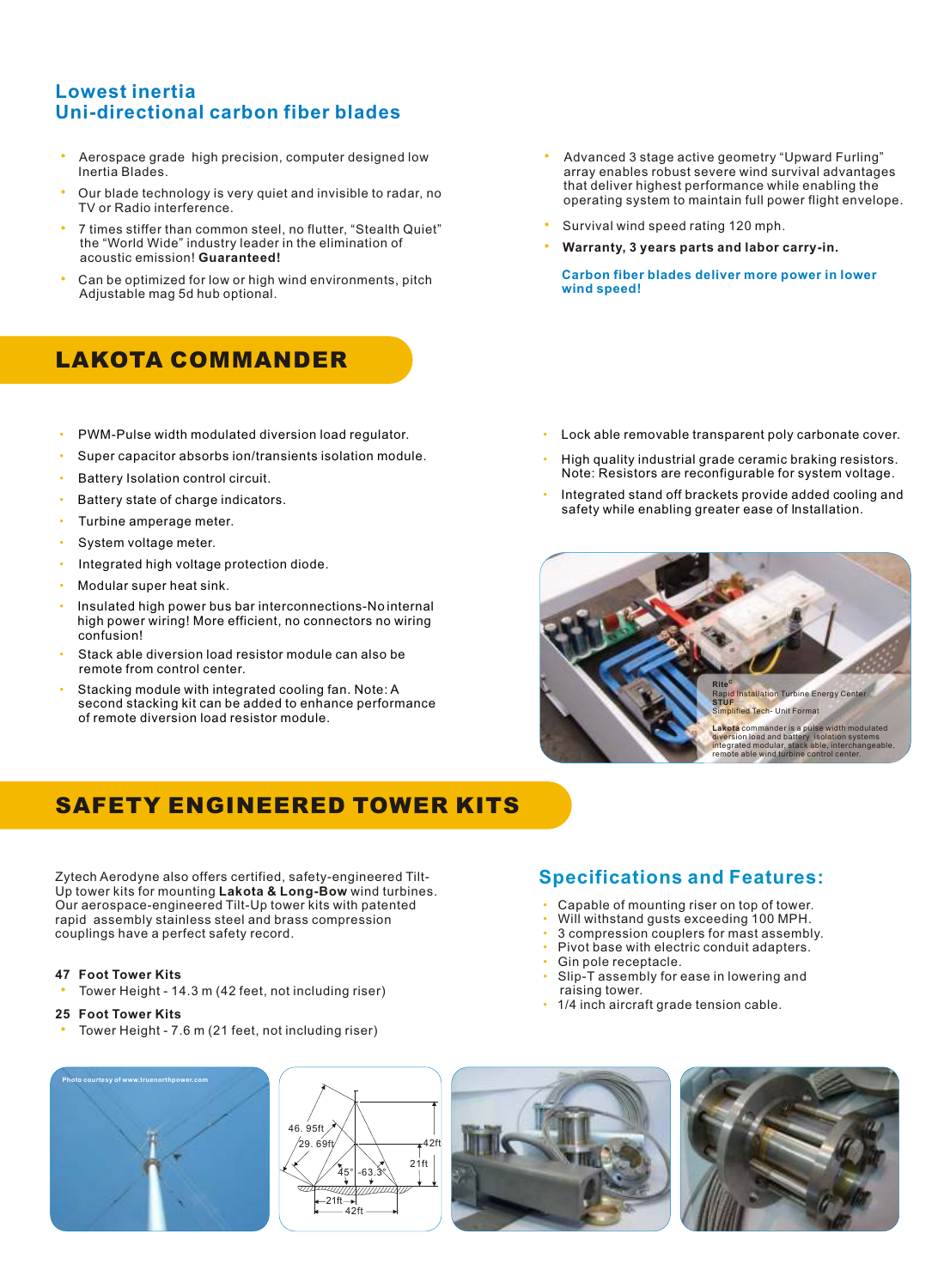# **MONTHLY POWER PRODUCTION**

**Cautionary Note**: Comparison of test curves and power data is highly dependent on location, tower height, turbulence , obstacles, humidity and other factors. Please consult an expert before drawing conclusions or accepting manufacturer claims.



# **WIND TURBINE PERFORMANCE IN DIFFERENT REGIONS**

This model uses a mathematical idealization of the wind speed probability. The validity of this assumption is reduced as the time period under consideration (i.e., the wind speed averaging period) is reduced.

This model is best used with annual or monthly average wind speeds. Use of this model with daily or hourly average wind speed data is not recommended because the wind will not follow a weibull distribution over short periods.

Your performance may vary. (Assumptions: Weibull Factor = 2.00, Wind Shear Exponent = 0.18, Turbulence Factor = 10 %, Site Altitude = 1000 m / 3300 ft , Anemometer Height = 10 m / 33 ft, Tower Height = 14 m / 47 ft)

The easiest way to determine whether your residence, and specially your property, is suitable for the installation of a wind turbine is to use wind atlases, which provide information about the respective wind conditions. Alternatively, you can obtain information in your nearest weather station.

# **UPWA RD FURLING WIND TURBINE**

The upward furling mechanism ensures the **Lakota** will not "hide" from high winds but continue to produce up to two times rated power without damage to its electrical or mechanical components.



These charts show the superior performance of the **Lakota** blade technology (see also blades technology below).With a smaller diameter, lightweight and very stiff blade technology and much lighter system **Lakota** out performs higher rated competitors in medium to high wind conditions.

That's because **Lakota** does not hide from the wind but maintains it optimum performance throughout its entire flight envelop.

Even above 40-50mph it continues to produce peak power in excess of 1500W and some users report up to 1800W at almost 100 amps without damage to either electrical or mechanical components. Rain, snow, sleet or storms the **Lakota** SC turbines are made to take it all and continue to put out the power.

In addition, since the blades are very light they can take advantage of wind gusts that heavier blades can't because their inertia is too high to react before the gust is over. Over time this amounts to considerable extra energy extracted from the same column of air.

| Wind class                                     | 1     | $\overline{2}$ | 3     | $\boldsymbol{4}$ | 5     | 6     | $\overline{7}$ |
|------------------------------------------------|-------|----------------|-------|------------------|-------|-------|----------------|
| Average wind speed at<br>anemometer hub height | 10.1  | 13.4           | 15.0  | 16.2             | 17.3  | 18.8  | 22.3           |
| Average wind speed at<br>anemometer hub height | 4.50  | 6.00           | 6.70  | 7.25             | 7.75  | 8.40  | 9.95           |
| Monthly anticipated<br>energy output           | 99    | 197            | 250   | 290              | 324   | 364   | 432            |
| Yearly anticipated<br>energy output            | 1147  | 2367           | 2995  | 3478             | 3890  | 4370  | 5180           |
| <b>Percent operating time</b>                  | 65.4% | 78.8%          | 82.5% | 84.6%            | 86.0% | 87.1% | 86.7%          |

Prior to considering both the acquisition and installation of one of the wind powers systems at least the average wind speed at the concerning location should be known, as well as the electricity.

> · **Cost-effectiveness**

- · **Almost maintenance free**
- · **Flexibility**
- · **Long service life**

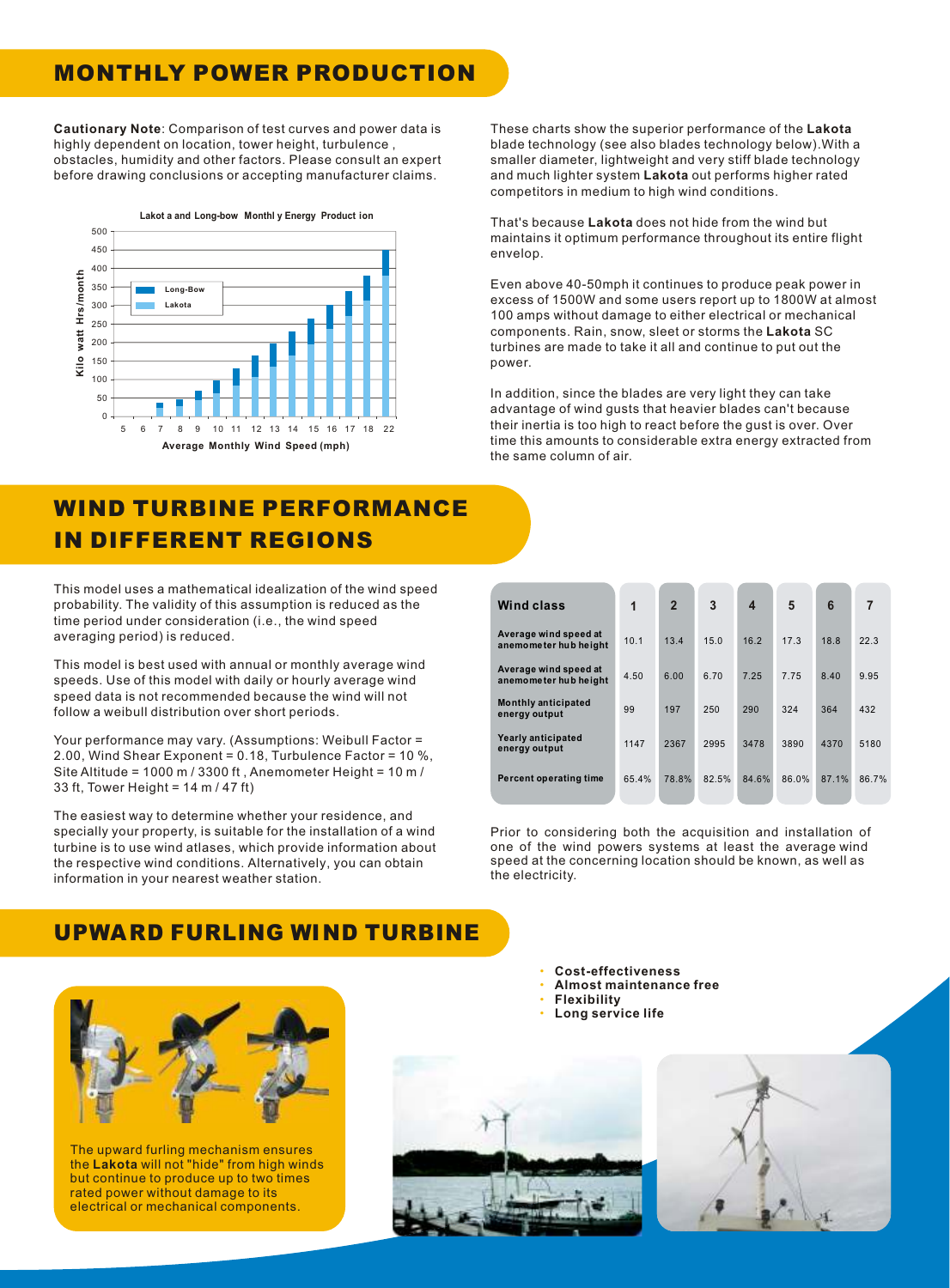# **TURBINE TECHNOLOGY**

## **Power Generation**

The **Lakota** turbine uses an 8 pole, 36 slot, 3 phase alternator with 10 winding leads. This allows 4 separate field adjustable settings to be made that will optimize it's output and match it's performance to low, medium, high or severe wind regimes.

The **Lakota** generator has a high power to weight ratio. It uses a single stator, rare-earth neodymium iron boron permanent magnet in a cast aluminum casing with stainless steel fittings. The upward furling mechanism ensures the **Lakota** will not "Hide" from high winds but continue to put out up to two times it's rated power without damage to its electrical or mechanical components.

It's precision components are designed for long life. We recommend at least a 60-100 amp DC circuit breaker be used with all installations. **Lakota** turbines are sealed units and require only annual inspection. No lubrication or overhaul maintenance schedule is required during the life of the generator (approx. 15-20 years).

Marine or desert installations may need more attention to surface corrosion and leading-edge tape on the blades. Helicopter grade leading-edge tape is replaceable if abraded by fine debris or sand. **Lakota** field units have survived 120 mph storms while other units nearby have self-destructed. Vehicle mounted test units continue to output maximum power at over 70 mph with no damaging effects.

# **Blades**

Zytech Aerodyne **Lakota's** aerospace grade unidirectional carbon fiber blades are not to be confused with carbon matrix or carbon reinforced plastic blades. Unlike plastic with powdered carbon blades that bend and flutter, the carbon fibers in the **Lakota** blades are 7 times stiffer than common steel, and carry the loads from tip to root.

This allows the **Lakota** to harness far more energy annually than comparable similar wind turbine generators. In addition, the Increased output substantially lowers the overall cost of energy despite a slightly higher initial purchase price.

# **Warranty**

Standard factory three (3) years parts and labor carry-in warranty plus three (3) years blade parts warranty. All warranty claims will be serviced at an authorized service center. Tower components excluding cable, clamps and fasteners shall carry a limited life time parts only, carry-in warranty.

### **Destructive modal frequency**

With conventional turbine blades made from constructed of wood, fiberglass, and plastics there is what is known as destructive modal frequency.

This occurs when the resonant frequency of the blade is matched through torsional, thrust ,or gear vibrations, causing a vibration in the blade itself. When this wave is created it is just a matter of time before the unit shakes itself apart.

This vibration interacts with the generator, casing, and through the tower it sits upon. Wind turbine companies fix this problem by thickening the casing, using heavier internal components, then increase the tower thickness, and add a heavier base. In the end the product is heavy and "fat" with reinforcements that are not necessary with a next generation wind turbine like the Lakota.

# **Coatings**

The **Lakota** SC has a special UV stabilized titanium dioxide, linear polyurethane aircraft coating that protect the unit from rain, snow, ice, sun, sand and dust, wind and corrosion.

# **Regulation and Control**

The electronics perform several functions to ensure maximum output and safety for the user. The regulation control maintains a load on the alternator at all times preventing turbine over speed, regardless of the charge condition of the battery.

You may select among a variety of regulation and control device from cost effective rectifier module to advanced manual or automated load divergence center to professional wind turbine flight and battery charge controller. If your application requires a quiet and powerful wind turbine and is in a place with low as well as potentially high winds, then consider **Zytech Aerodyne small wind power systems.**



Our **Lakota & Long-Bow** wind turbines can be integrated into a mixed plant, equipped with Zytech Solar photovoltaic modules.

Combining small wind power systems with a solar system, as the sun and the wind complement one another, your power supply becomes even more cost-effective!.